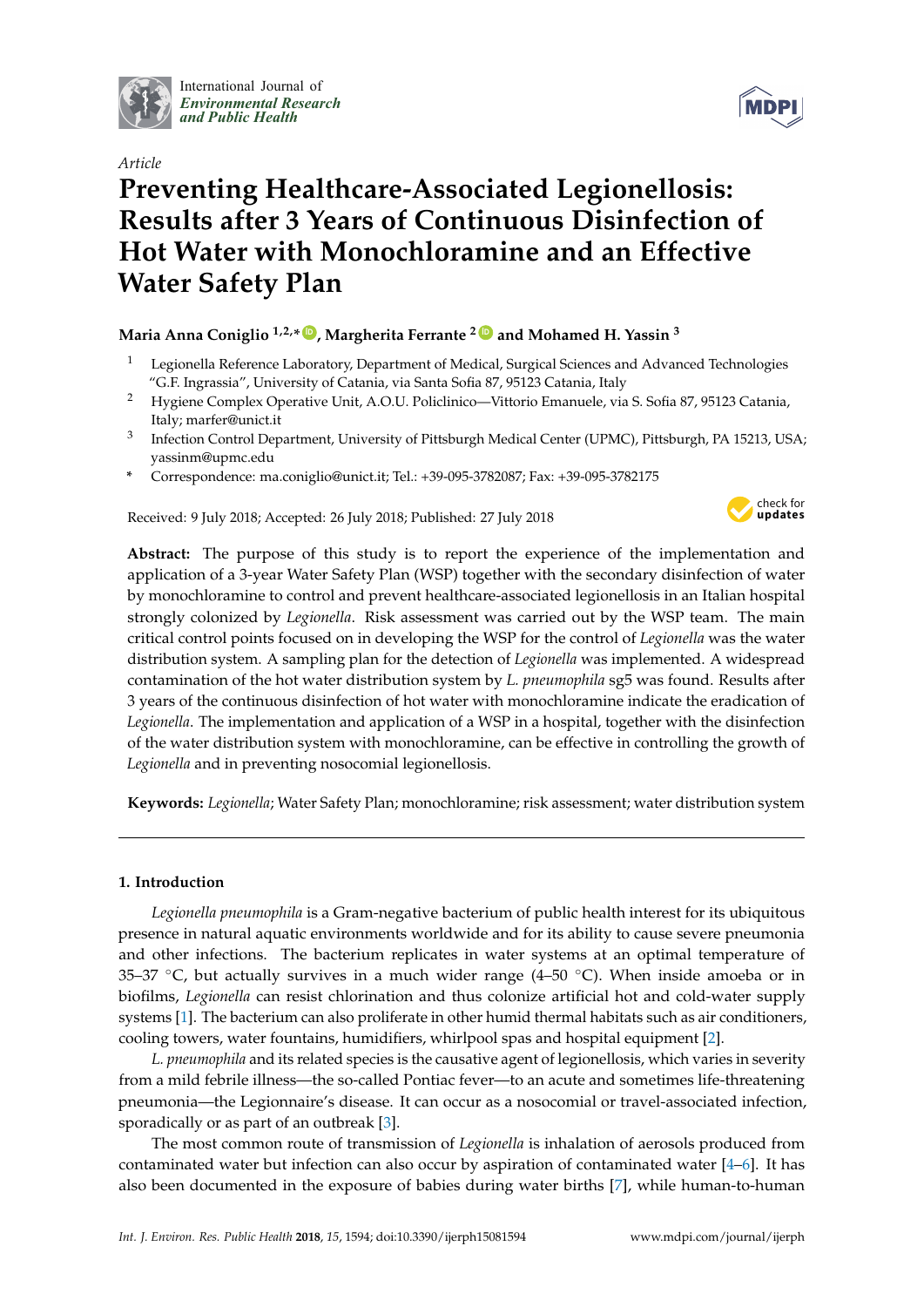transmission is exceptional [\[8\]](#page-8-6). Smokers, heavy drinkers, elderly adults and people with weakened immune systems, with chronic metabolic or lung diseases are particularly susceptible to the infection.

Hospital water distribution systems (WDSs) are more complex than residential water systems and they are more likely to be colonized with *Legionella*. Over the 2011–2015 period, 29 European countries reported 30,532 cases of Legionnaire's disease to the European Centre for Disease Prevention and Control. Italy was among the four European countries (France, Germany, Italy and Spain) that accounted for 70.3% of all reported cases. Around 10% of all reported *Legionella* pneumonia were hospital-associated [\[9\]](#page-8-7). In 2015, Italy reported 82 (5.3%) hospital-associated cases, 33 (40%) of which were confirmed and 49 (60%) were probable cases, with a mortality rate accounting for 44.2% [\[10\]](#page-8-8). The incidence of hospital-associated or nosocomial legionellosis is increasing worldwide [\[11\]](#page-8-9). The patient population, potential environmental reservoirs and lack of effective prevention efforts are potential causes of nosocomial legionellosis. It is also important to consider the factors that most enhance colonization of the WDSs. These factors include water temperature and quality, biofilm formation, stagnation of the flow of water (due to construction or lack of use), use or lack of disinfectants, as well as the presence of other microorganisms that support the growth of *Legionella* [\[12–](#page-9-0)[15\]](#page-9-1).

The World Health Organization (WHO) suggests the Water Safety Plan (WSP) as the best approach to mitigate risks and hazards related to *Legionella* also in hospital settings [\[16\]](#page-9-2). Nonetheless, the control of *Legionella* contamination in water environments is difficult due to the capacity of this microorganism to colonize hot WDSs and resist disinfection treatments especially when inside the biofilm and amoeba [\[17–](#page-9-3)[19\]](#page-9-4).

Surveillance of WDSs for *Legionella* can be regarded as an important component of the primary prevention of hospital-associated legionellosis [\[20\]](#page-9-5). It has also been demonstrated that the WSP on healthcare settings can be useful to predict and prevent potentially critical patient's exposure to *Legionella* [\[21\]](#page-9-6). Moreover, it is noteworthy that the control of biofilm is of paramount importance to avoid hospital-acquired legionellosis [\[11\]](#page-8-9). Among the antimicrobial agents, monochloramine (MC) is more effective for decreasing *Legionella* concentration within the biofilms in vitro as well as in model plumbing systems [\[22](#page-9-7)[–25\]](#page-9-8). For the reasons reported above, the purpose of this study is to report the experience of the implementation and application of a 3-year WSP together with the secondary disinfection of water by MC to control and prevent healthcare-associated legionellosis in an Italian hospital strongly colonized by *Legionella*.

# **2. Methods**

#### *2.1. Setting*

The hospital 'Santa Marta e Santa Venera' is a 120-bed hospital located in Acireale (Catania, Italy). Built during the period 1985–2001, the Hospital is made of one main building of 4 floors, which hosts all the wards, the staff offices and laboratories. At the lobby level there are the pharmacy as well as a restaurant. Drinking water is provided by the local municipality.

#### *2.2. Samples Collection*

During 2014, one year before the start of disinfection of hot water with MC, hot water samples were collected every 4 months within the WDS of the hospital. Samples were collected without flushing and without flaming in accordance with the Italian guidelines for Legionellosis Prevention [\[26\]](#page-9-9). One-liter sterile bottles, added with 1 mL of sodium thiosulphate in order to neutralize residual free chlorine were used for bacteriological analyses. According to ISO 19458, procedures for sample collection, transport and storage were established. Bottles were returned to the laboratory immediately after sampling for bacteriological analyses [\[27\]](#page-9-10).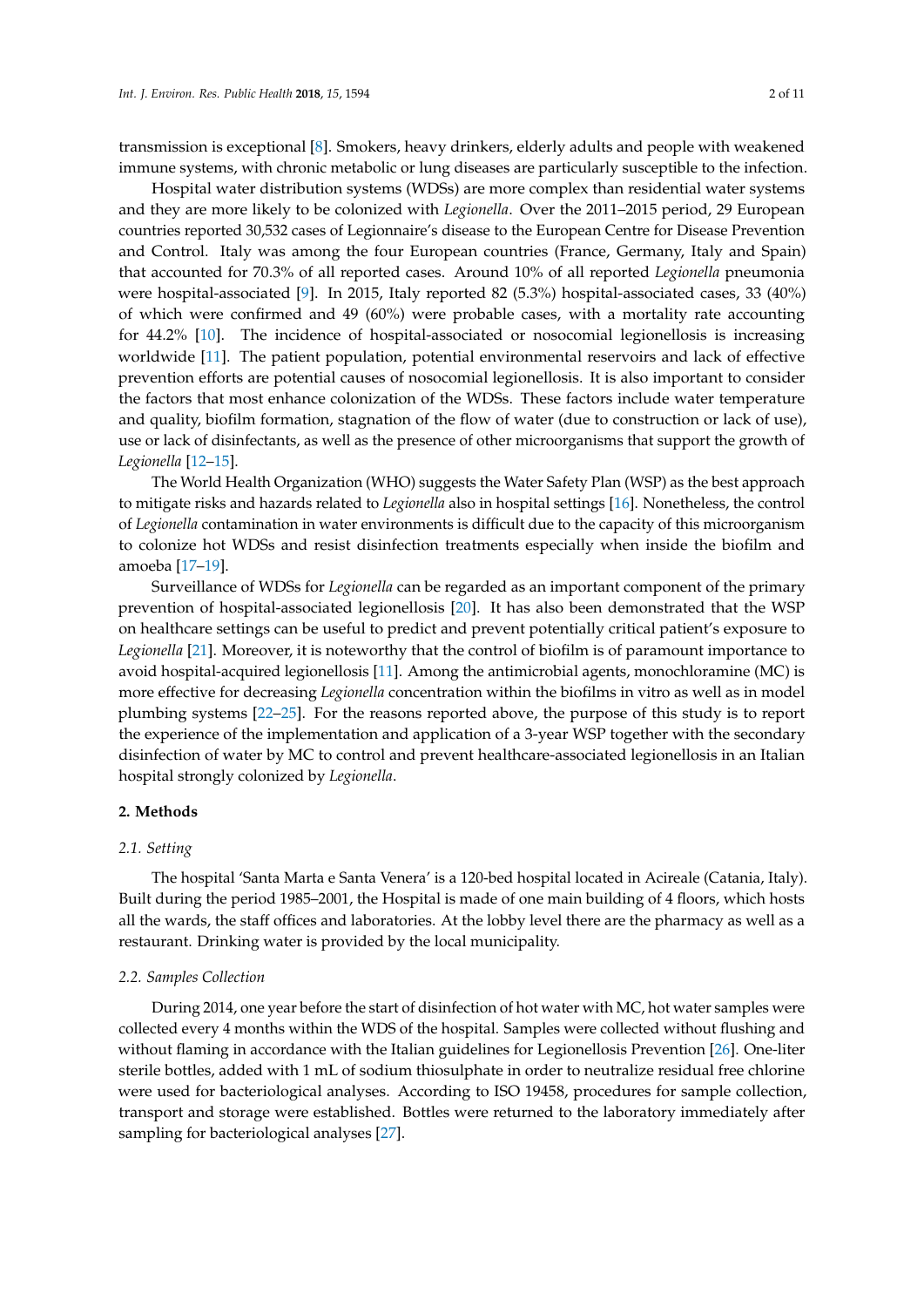### *2.3. Microbiological Analyses*

Isolation of *Legionella* was performed in accordance with standards procedures ISO 11731:1998 [\[28\]](#page-9-11). One liter of water from each sampling point (taps and showers) was concentrated using  $0.2 \mu m$ polycarbonate filters (Sartorius Stedim Biotech GmbH, Goettingen, Germany). Each membrane was vortexed for 15 min in 10 mL of the correspondent water sample to detach bacteria. For each water sample, an aliquot of 5 mL of the concentrated sample underwent immediate cultural examination while the remaining 5 mL was treated with heat by exposure to 50 °C for 30 min. From both the samples (concentrated and heat-treated sample), aliquots of 0.1 mL were transferred onto one plate of Buffered Charcoal Yeast Extract (BCYE) agar (Charcoal Yeast Extract, CYE, agar with added BCYE*α* growth supplement, Oxoid Ltd., Basingstoke, Hampshire, UK) and 0.1 mL onto one plate of Glycine Vancomycin Polymyxin Cycloheximide (GVPC) agar (BCYE agar with added GVPC selective supplement, Oxoid). Plates were incubated at 37 °C within jars containing modified atmosphere (2.5% CO2). After 4, 8 and 14 days of incubation, colonies suggestive for *Legionella* grown on BCYE and GVPC were confirmed on the basis of cultural testing (lack of growth on CYE agar) and were subjected to identification using a multi-purpose latex agglutination test with polyvalent antisera (Legionella Latex Test, Oxoid) and monovalent antisera (Biogenetics Srl, Tokyo, Japan).

Results were expressed in cfu/L and the counts referred to water samples concentrated 100 times (1 L in 10 mL of the water sample). The detection limit of the culture procedure was 100 cfu/L.

#### *2.4. Water Piping and Treatment*

A thorough analysis of the water systems was carried out with the facility manager, the engineering company and the *Legionella* experts. The main findings of this analysis are discussed below.

Chlorinated drinking water (chlorine residual level 0.1–0.2 mg/L) is pumped from municipality pipework, and once it enters the hospital, it is filtrated and softened (total hardness after softening 15<sup>°</sup>F). Pipe distribution from the municipality to the storage tanks is made of galvanized steel while the storage tanks are made of stainless steel. After the pumping station the water piping is made of stainless steel. Water piping is mainly made of crimped AISI 316L stainless steel for risers and return loop and PP-r (random polypropylene) plastic for the end distribution from the risers to the outlets of each room.

The WDS of the building is made of risers that brings water to each floor. A horizontal loop distributes water to all the outlets. The building is equipped with one hot water production unit. Hot water is produced at 70  $\degree$ C on a plate heat exchanger and is accumulated in eight 500 L thermal storage tanks in parallel. Although the contemporary use of the hot water from all the outlets is unlike, assuming that the average water usage is of 100 L/day per bed, the estimated retention time of the storage tanks is of 8 h. A mixing valve is used to lower the temperature of the water at the taps and showers between 48–50  $\degree$ C, as decided by the medical and nursing staff to avoid scalding. Anyway, in Italy,  $48 \pm 5$  °C is mandatory temperature of the distributed hot water for public buildings (DPR 412/93).

The hot water heater delivers water to the main loop at level 1, from which the risers depart up to level 4. The recirculation loop at level 3 collects all the flows in the risers and directs them toward the hot water production units.

### **3. Results**

In total, 481 water samples were collected during 2014 and a systemic colonization of the hot water networks was demonstrated. In particular, *L. pneumophila* sg5 was isolated from 100% of the sampling points (mean count ranging from 10<sup>3</sup> to 10<sup>5</sup> cfu/L). On the contrary, *Legionella* was not isolated in the 8 cold water samples collected. In particular, a sampling point was installed just downstream of the softener to enable water samples to be collected and to be tested for the aerobic colony count and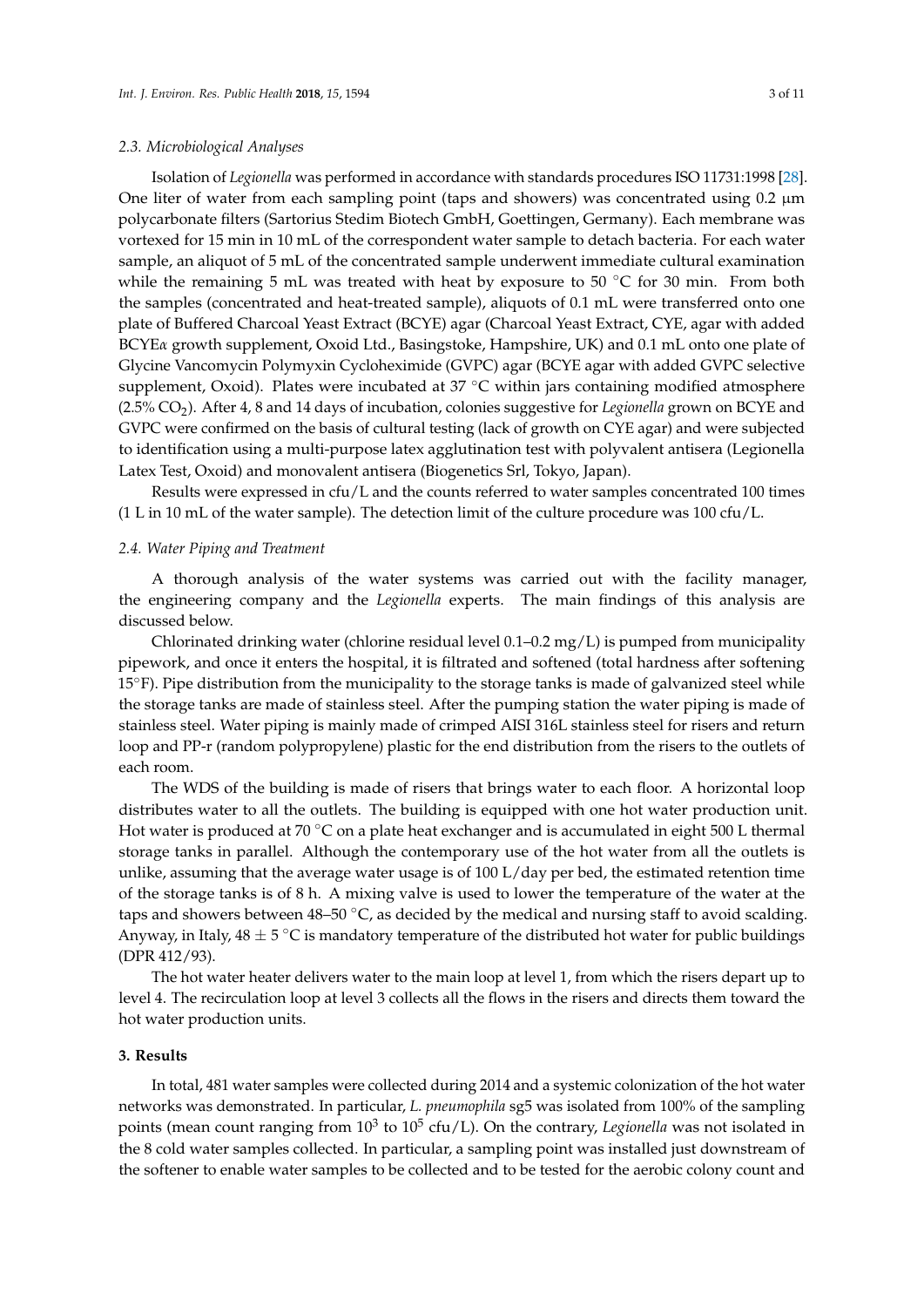legionellae. The aerobic colony count was compared with that of the incoming mains supply water. There was no evidence of colonization and *Legionella* was not detected. Thus, it was assessed that there was no need to disinfect the softener as this may shorten the life of the resin bed. Anyway, it was decided to sample the softener at least once a year.

When *Legionella* is recovered at concentrations >10<sup>3</sup> cfu/L in more than 20% of the samples, Italian guidelines for Legionellosis Prevention establish that disinfection must be put in place and clinical surveillance must be implemented at least for patients at higher risk [\[26\]](#page-9-9). Thus, it was clear that a continuous disinfection method had to be adopted together with a systematic clinical surveillance performing laboratory diagnostic tests on suspected cases.

#### *3.1. Water Safety Plan (WSP) Team*

The WSP team was assembled at the beginning of 2015. It was made up of the hospital risk managers, the medical director, the infection control team, the facility manager, the engineering company, the contractors and proven experts in *Legionella* remediation. The Legionella Reference Laboratory did not take part to the WSP implementation but was involved in the validation step and audited the hospital several times.

# *3.2. WSP Implementation*

According to the indications of the WHO [\[29\]](#page-9-12), the implemented WSP consisted of 4 main steps: system assessment, monitoring, management and communication, surveillance. As shown on Table [1,](#page-5-0) the 'system assessment' step provided a detailed and systematic assessment and prioritization of hazards, as well as operational monitoring of barriers and control measures. The main critical control point (CCP) was the WDS (Figure [1\)](#page-5-1). The 'monitoring' step focused on the identification and monitoring of control measures used to ensure water safety (e.g., disinfectant levels, flushing protocol, temperature, etc.). The step 'management and communication' documented the system assessment and monitoring and described actions to be taken during normal operation and in case of incidents (e.g., notification of a case of nosocomial Legionnaire's disease, remedial actions after adverse monitoring results, etc.), including documentation and communication (e.g., communication procedures that should be followed by any person involved in the WSP implementation). Finally, the step 'surveillance' provided an indication of the overall performance of the WSP through the systematic collection and analysis of data to verify if control measures applied are operating properly (e.g., audits to confirm that operational monitoring and corrective actions are being undertaken as stated in the WSP, periodically sampling for legionellae in water at the taps, etc.).

Finally, in the choice of the water disinfection method against *Legionella* particular attention was focused on piping materials and water quality. Taking into consideration that the WDS of the hospital is made predominantly of crimped AISI 316L stainless steel and PPr, the use of chlorine dioxide for the secondary disinfection of the water was not considered because the compatibility with piping material was not assured, namely for hot water [\[30](#page-9-13)[,31\]](#page-9-14). Thus, it was decided to use MC for hot WDS due to the high material compatibility of this molecule [\[32\]](#page-10-0). Moreover, piping corrosion caused by a disinfectant can be affected by many characteristics of the water itself and the combinations thereof including pH, alkalinity, temperature, natural organic matter, and the type of scale that is formed [\[33\]](#page-10-1). The chemical and physical analysis of water (data not shown) showed that it respected the limits and ranges from Italian Legislation [\[34\]](#page-10-2) and that it could be compatible with MC. Thus, the hot water was softened and treated with MC with a patented system (Sanikill, Sanipur S.R.L., Italy) which is specially designed to treat domestic hot water without accumulation of by-products (NH<sub>4</sub><sup>+</sup>, THMs, NDMA) [\[35\]](#page-10-3) and which avoids side reactions (e.g., dichloramine formation). Desired residual MC level was 2–3 mg/L.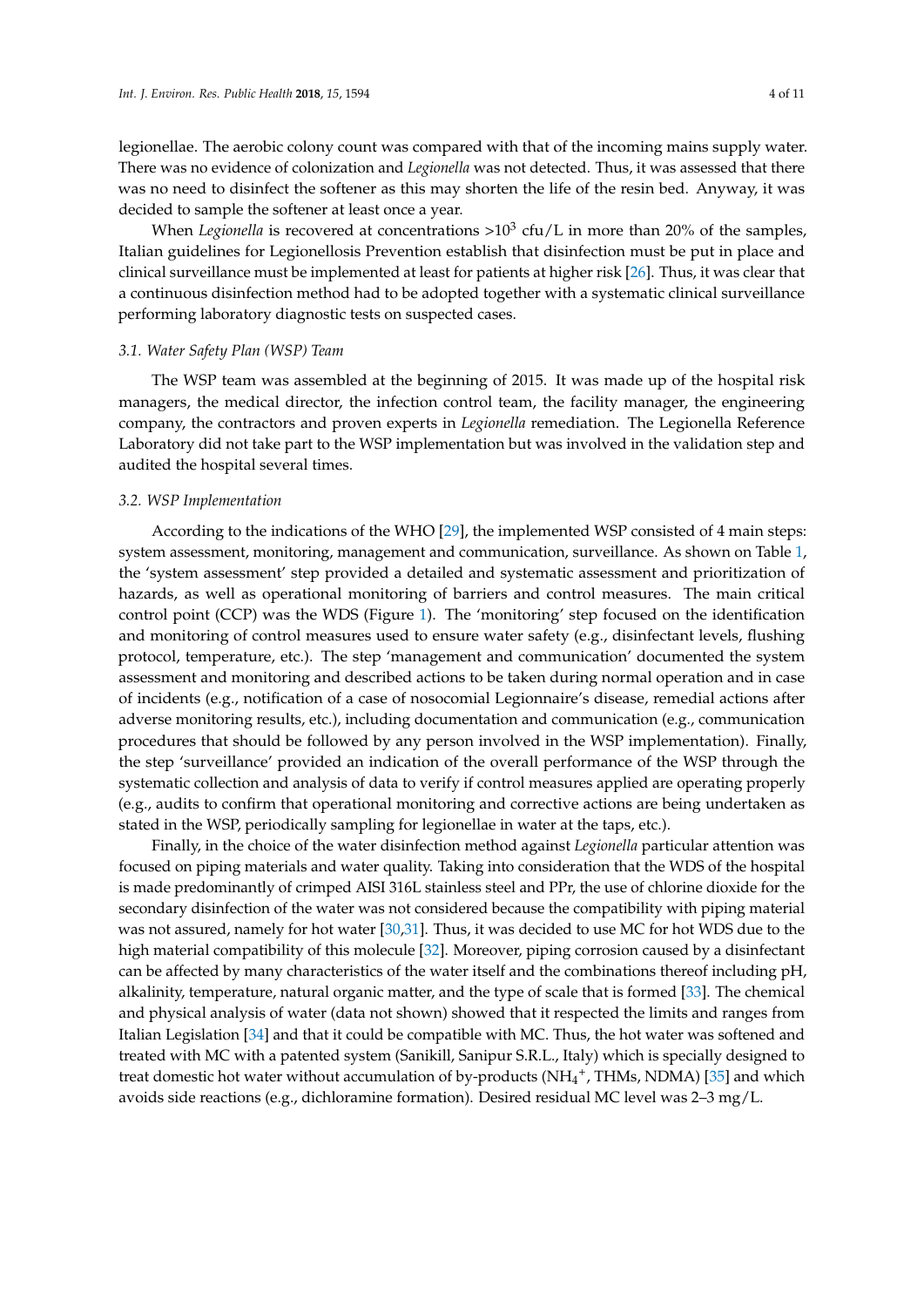**Table 1.** The four steps of the Water Safety Plan (WSP) for the control of *Legionella* implemented at the Hospital 'Santa Marta e Santa Venera'.

|                                 | Description of the system<br>Description of the system focused on water piping, hot water production, at risk devices, water uses.                                                                                                                                                                                                                                                                                                                                                                                                                                                                                                                                                                                                                                                                                                                                                                                                                                                                                                                                                                                                                                                                                                                                                                                                                                                                                                                                                                                                                                                                  |                                                                                                                                                                                                                                                                                                                                                                                                                                                                                                                                                                                                                                                                                                                                                                                                                                                                                                                                                                                                                                                                                                                                                                      |  |  |  |
|---------------------------------|-----------------------------------------------------------------------------------------------------------------------------------------------------------------------------------------------------------------------------------------------------------------------------------------------------------------------------------------------------------------------------------------------------------------------------------------------------------------------------------------------------------------------------------------------------------------------------------------------------------------------------------------------------------------------------------------------------------------------------------------------------------------------------------------------------------------------------------------------------------------------------------------------------------------------------------------------------------------------------------------------------------------------------------------------------------------------------------------------------------------------------------------------------------------------------------------------------------------------------------------------------------------------------------------------------------------------------------------------------------------------------------------------------------------------------------------------------------------------------------------------------------------------------------------------------------------------------------------------------|----------------------------------------------------------------------------------------------------------------------------------------------------------------------------------------------------------------------------------------------------------------------------------------------------------------------------------------------------------------------------------------------------------------------------------------------------------------------------------------------------------------------------------------------------------------------------------------------------------------------------------------------------------------------------------------------------------------------------------------------------------------------------------------------------------------------------------------------------------------------------------------------------------------------------------------------------------------------------------------------------------------------------------------------------------------------------------------------------------------------------------------------------------------------|--|--|--|
|                                 | <i><u><b>Identification of risks</b></u></i><br>Risk areas were not ranked into different levels. Risk level was considered high in all the wards as<br>all patients were considered potentially at high risk.                                                                                                                                                                                                                                                                                                                                                                                                                                                                                                                                                                                                                                                                                                                                                                                                                                                                                                                                                                                                                                                                                                                                                                                                                                                                                                                                                                                      |                                                                                                                                                                                                                                                                                                                                                                                                                                                                                                                                                                                                                                                                                                                                                                                                                                                                                                                                                                                                                                                                                                                                                                      |  |  |  |
| System assessment               | Identification of the operational monitoring barriers<br>Disinfection of the WDS with MC.<br>Ensuring that the system operates safely and correctly and is well maintained.<br>Yearly visual inspection of the accessible parts (storage tanks, distal outlets) of the WDS for damage<br>and signs of possible contamination. If debris or scales or biofilm are found, then the inspection<br>must be carried out more frequently.<br>Scale control by maintaining the cleanliness of the water softener.<br>Routine cleaning procedures for distribution system (storage tanks, distal outlets).<br>Semesterly draining of the hot water storage tanks.<br>Weekly flushing for several minutes of taps and showers when they are not in regular use.<br>Use of sterilized water to clean respiratory equipment.<br>Cleaning and disinfection protocols for respiratory equipment.<br>Identification of the control measures<br>Checking the performance of the disinfection system (MC at 2 mg/L residual level): daily<br>monitoring of oxidation-reduction potential on-line monitoring of hot water with an ORP probe<br>mounted on the device; monthly determination of MC, free and total chlorine; semesterly<br>determination of free ammonia, nitrite and nitrate.<br>Temperature control for hot and cold-water systems.<br>Monthly heterotrophic colony counts at the storage tanks and distal outlets as an indication of<br>whether microbiological control is being achieved.<br>Four-monthly sampling and testing for the presence of Legionella in the WDS and at the point of use |                                                                                                                                                                                                                                                                                                                                                                                                                                                                                                                                                                                                                                                                                                                                                                                                                                                                                                                                                                                                                                                                                                                                                                      |  |  |  |
|                                 | to show that adequate control is being achieved.<br>Assessment of the water distribution system<br>CPPs and permanent monitoring.                                                                                                                                                                                                                                                                                                                                                                                                                                                                                                                                                                                                                                                                                                                                                                                                                                                                                                                                                                                                                                                                                                                                                                                                                                                                                                                                                                                                                                                                   |                                                                                                                                                                                                                                                                                                                                                                                                                                                                                                                                                                                                                                                                                                                                                                                                                                                                                                                                                                                                                                                                                                                                                                      |  |  |  |
| Monitoring                      | Identification of control<br>measures                                                                                                                                                                                                                                                                                                                                                                                                                                                                                                                                                                                                                                                                                                                                                                                                                                                                                                                                                                                                                                                                                                                                                                                                                                                                                                                                                                                                                                                                                                                                                               | Flushing of the outlets, preliminary piping sanitization, continuous<br>disinfection with MC.                                                                                                                                                                                                                                                                                                                                                                                                                                                                                                                                                                                                                                                                                                                                                                                                                                                                                                                                                                                                                                                                        |  |  |  |
|                                 | Monitoring control<br>measures                                                                                                                                                                                                                                                                                                                                                                                                                                                                                                                                                                                                                                                                                                                                                                                                                                                                                                                                                                                                                                                                                                                                                                                                                                                                                                                                                                                                                                                                                                                                                                      | Legionella surveillance, determination of ammonium, nitrites and<br>nitrates levels, check of temperature, water quality (including ORP on<br>line monitoring), residual disinfectant concentration, flushing protocol,<br>maintenance procedures.                                                                                                                                                                                                                                                                                                                                                                                                                                                                                                                                                                                                                                                                                                                                                                                                                                                                                                                   |  |  |  |
|                                 | Development of<br>supporting programs                                                                                                                                                                                                                                                                                                                                                                                                                                                                                                                                                                                                                                                                                                                                                                                                                                                                                                                                                                                                                                                                                                                                                                                                                                                                                                                                                                                                                                                                                                                                                               | Medical and nursing staff, technical and housekeeping staff were<br>trained to actively participate to the WSP implementation tasks.                                                                                                                                                                                                                                                                                                                                                                                                                                                                                                                                                                                                                                                                                                                                                                                                                                                                                                                                                                                                                                 |  |  |  |
| Management and<br>communication | Preparation of<br>management procedures                                                                                                                                                                                                                                                                                                                                                                                                                                                                                                                                                                                                                                                                                                                                                                                                                                                                                                                                                                                                                                                                                                                                                                                                                                                                                                                                                                                                                                                                                                                                                             | Different levels of risk were considered, depending on various water<br>system parameters.<br><i>Situation under control</i> ( <i>Legionella</i> $<$ 1.000 ufc/L; cold and hot water<br>temperature at the outlets <22 $^{\circ}$ C and 48–50 $^{\circ}$ C, respectively; MC at<br>2 mg/L residual level; free ammonia < 0.50 ppm; nitrites < 0.50 ppm;<br>nitrates $< 50$ ppm).<br>Alertness (Legionella between 1.000–10.000 ufc/L; cold and hot water<br>temperature at the outlets >22 $^{\circ}$ C and <48-50 $^{\circ}$ C, respectively; MC at<br><2 mg/L residual level; free ammonia > 0.50 ppm; nitrites > 0.50 ppm;<br>nitrates $> 50$ ppm).<br>Alert threshold (Legionella > 10.000 ufc/L).<br>Management procedures were prepared by the risk manager and the<br>facility manager with the support of the Legionella experts.<br>Situation under control: no action required.<br>Alertness: correction of water temperature; correction of MC dosing.<br>Alert threshold: hyperchlorination (20-50 mg/L for 1-2 h, respectively);<br>raising of the MC concentration $(5 \text{ mg/L} \text{ for } 1 \text{ h})$ ; flushing of each outlet<br>for 5 min. |  |  |  |
|                                 | Documentation and<br>communication<br>procedures                                                                                                                                                                                                                                                                                                                                                                                                                                                                                                                                                                                                                                                                                                                                                                                                                                                                                                                                                                                                                                                                                                                                                                                                                                                                                                                                                                                                                                                                                                                                                    | Medical directors and the risk manager supported by the Legionella<br>experts established procedures that should be followed by any person<br>involved in the WSP implementation. Documentation management<br>followed ISO9001:2008 principles.                                                                                                                                                                                                                                                                                                                                                                                                                                                                                                                                                                                                                                                                                                                                                                                                                                                                                                                      |  |  |  |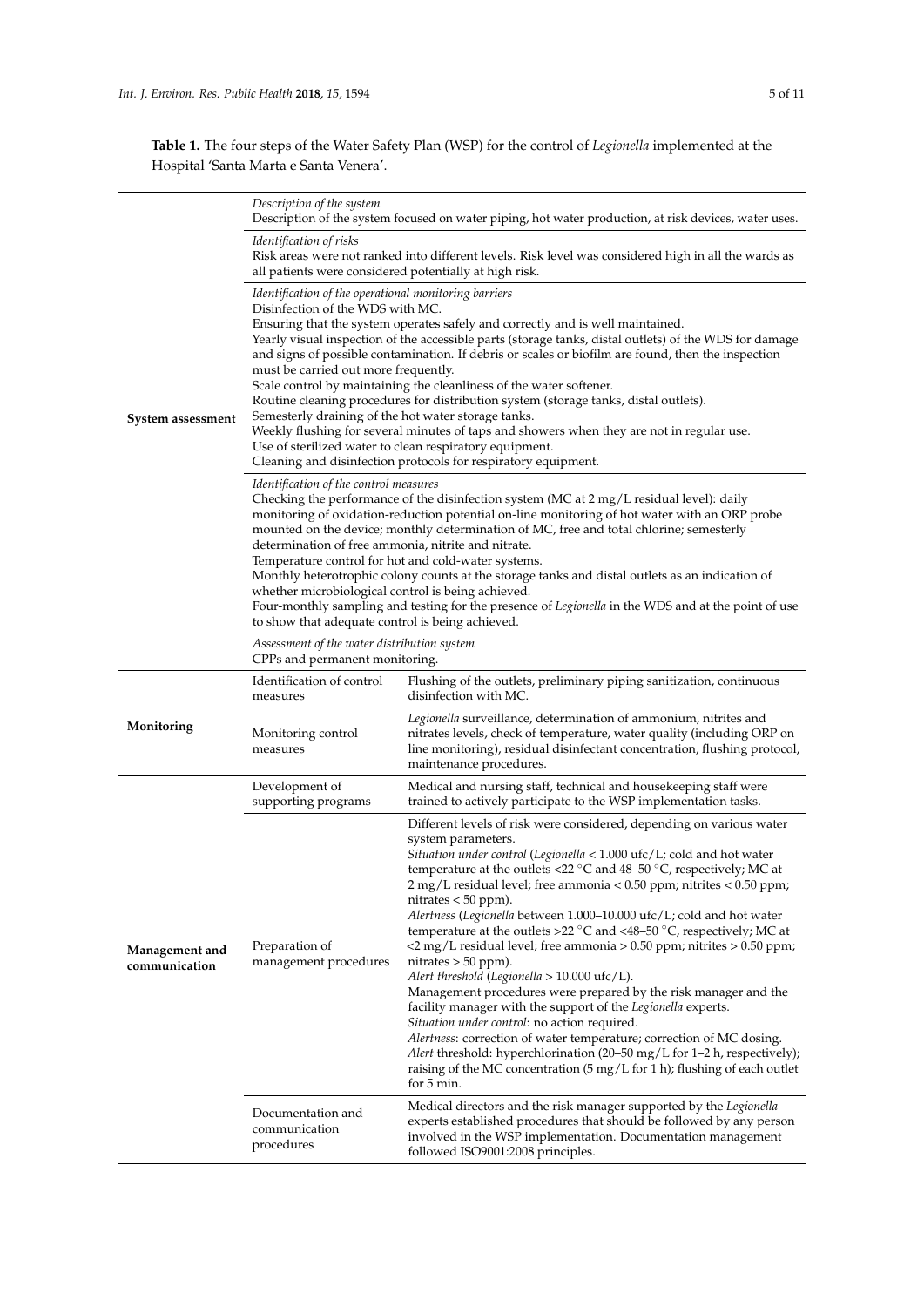<span id="page-5-0"></span>

|              | Validation of the WSP | Legionella sampling and analysis were accepted as validation for the<br>effectiveness of the implemented WSP.                                                                                                                                          |  |
|--------------|-----------------------|--------------------------------------------------------------------------------------------------------------------------------------------------------------------------------------------------------------------------------------------------------|--|
|              | Sampling program      | Sampling program included a sampling campaign after preliminary<br>sanitization and continuous monochloramination.                                                                                                                                     |  |
| Surveillance | Auditing              | Several audits were carried to validate the WSP measures. After the<br>start of continuous disinfection with monochloramine new audits were<br>carried out to assess the actual implementation of the WSP measures<br>and define the improvement plan. |  |
|              | System assessment     | Reviewed every year and after any major changes to the WDS or<br>management (e.g., changes of water quality; engineering changes).                                                                                                                     |  |

<span id="page-5-1"></span>



#### Taking into consideration the widespread contamination of all the WDS by *L. pneumophila* sg5, *3.3. Preliminary Legionella Remediation*

Taking into consideration the widespread contamination of all the WDS by *L. pneumophila* sg5, two different protocols for the preliminary remediation of the hot WDS were carried out. The protocols for remediation were as follows.

 $_{\rm local}$  was hased on the use of the evisting d Each protocol was based on the use of the existing disinfection equipment and did not contemplate<br>delition of further are dusta  $\frac{1}{2}$  and  $\frac{1}{2}$  minute for  $\frac{1}{2}$  minute  $\frac{1}{2}$  minute  $\frac{1}{2}$  with the system was kept with the system was kept with the system was kept with the system was kept with the system was kept with the system w the addition of further products.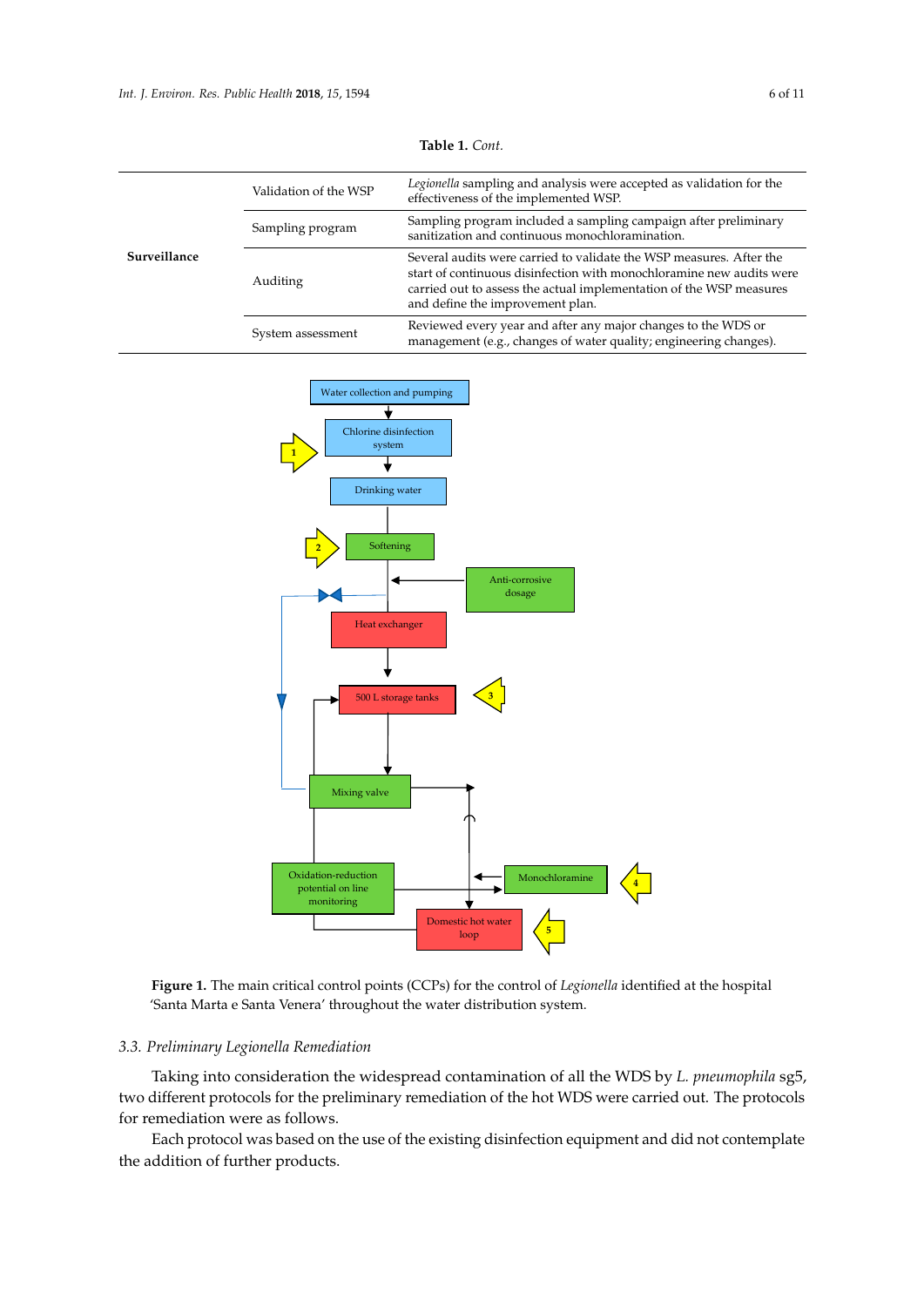First, a chlorine hyper-dosage was applied so that residual chlorine at distal outlets was about 1 mg/L. Flushing was carried out for 5 min for each outlet, subsequently the system was kept with this concentration for 1 h before reducing chlorine residual concentration at 0.1–0.2 mg/L with another thorough flushing.

Second, a hyper-dosage of MC produced in-situ was applied at the hot water production station. MC concentration was raised at 5 mg/L before thorough flushing of each outlet for 5 min. Moreover, hot water storage tanks bottom valves and return loop valves were fluxed for 5 min. MC concentration was kept at this level for 1 h and then it was restored at 2 mg/L residual level with another thorough flushing. Thanks to the continuous disinfection with MC, the temperature of the produced hot water was lowed at 60 °C, with a saving on energy costs of 2219.00  $\epsilon$ /year.

After each remediation, water samples were randomly collected to confirm the eradication of *Legionella* in all the WDS. Sampling was carried out as described above. After the shock treatment all the samples were negative for *Legionella*.

After the start of continuous disinfection with MC, from April 2015 to April 2018, all the 481 outlets previously sampled were sampled again. Water samplings were carried out every 4 months and all the samples were negative for *Legionella*. Only positive samples >10<sup>3</sup> were considered because the Italian guidelines recommend disinfection only for a *Legionella* count >1000 cfu/L in hospitals without documented cases of disease (Table [2\)](#page-6-0).

<span id="page-6-0"></span>**Table 2.** *Legionella pneumophila* sg5 contamination of the drinking and hot water distribution systems (WDS) before and after the start of continuous disinfection with monochloramine  $(2-3 \text{ mg/L})$ .

| <b>Water Distribution System</b> | Positive > $10^3$ cfu/L N (%)    |                              |  |
|----------------------------------|----------------------------------|------------------------------|--|
|                                  | <b>Before</b>                    | After                        |  |
| Cold water                       | $0/8(0\%)$                       | $0/8(0\%)$                   |  |
| Hot water<br>Taps<br>Showers     | 221/221 (100%)<br>220/220 (100%) | $0/221(0\%)$<br>$0/220(0\%)$ |  |
| Storage tanks                    | $32/32(100\%)$                   | $0/32(0\%)$                  |  |

#### *3.4. Chemical Analyses*

For each water sample MC and free ammonia were determined by a modified indophenol method (Monochlor-F, Hach, Hach DR/900, Loveland, CO, USA). Free and total chlorine were determined by the *N*,*N*-diethyl-*p*-phenylendiamine (DPD), while nitrate and nitrite were determined by specific colorimetric methods (Hach DR/900).

Oxidation-reduction potential (ORP) of hot water was monitored on-line with a hot water ORP probe (Tecme S.r.l., Trento, Italy) mounted on the Sanikill device.

As shown on Table [3](#page-6-1) the levels of ammonium, nitrites and nitrates did not exceed their limits during the period April 2015–October 2017.

<span id="page-6-1"></span>**Table 3.** Levels of ammonium, nitrates and nitrites at base line and during the treatment of the WSP with monochloramine.

| Month/year                          | Nitrates $NO3-$<br>(Limit 50 ppm) | Nitrites $NO^{2-}$<br>(Limit 0.50 ppm) | Ammonium NH <sup>4+</sup><br>(Limit 0.50 ppm) |
|-------------------------------------|-----------------------------------|----------------------------------------|-----------------------------------------------|
| April 2015 (before MC disinfection) | 17.0                              | 0.025                                  | 0.05                                          |
| October 2015                        |                                   |                                        | 0.48                                          |
| April 2016                          | 9.6                               | 0.020                                  | 0.32                                          |
| October 2016                        |                                   |                                        | 0.29                                          |
| April 2017                          | 4.6                               | 0.040                                  | 0.25                                          |
| October 2017                        |                                   |                                        | 0.21                                          |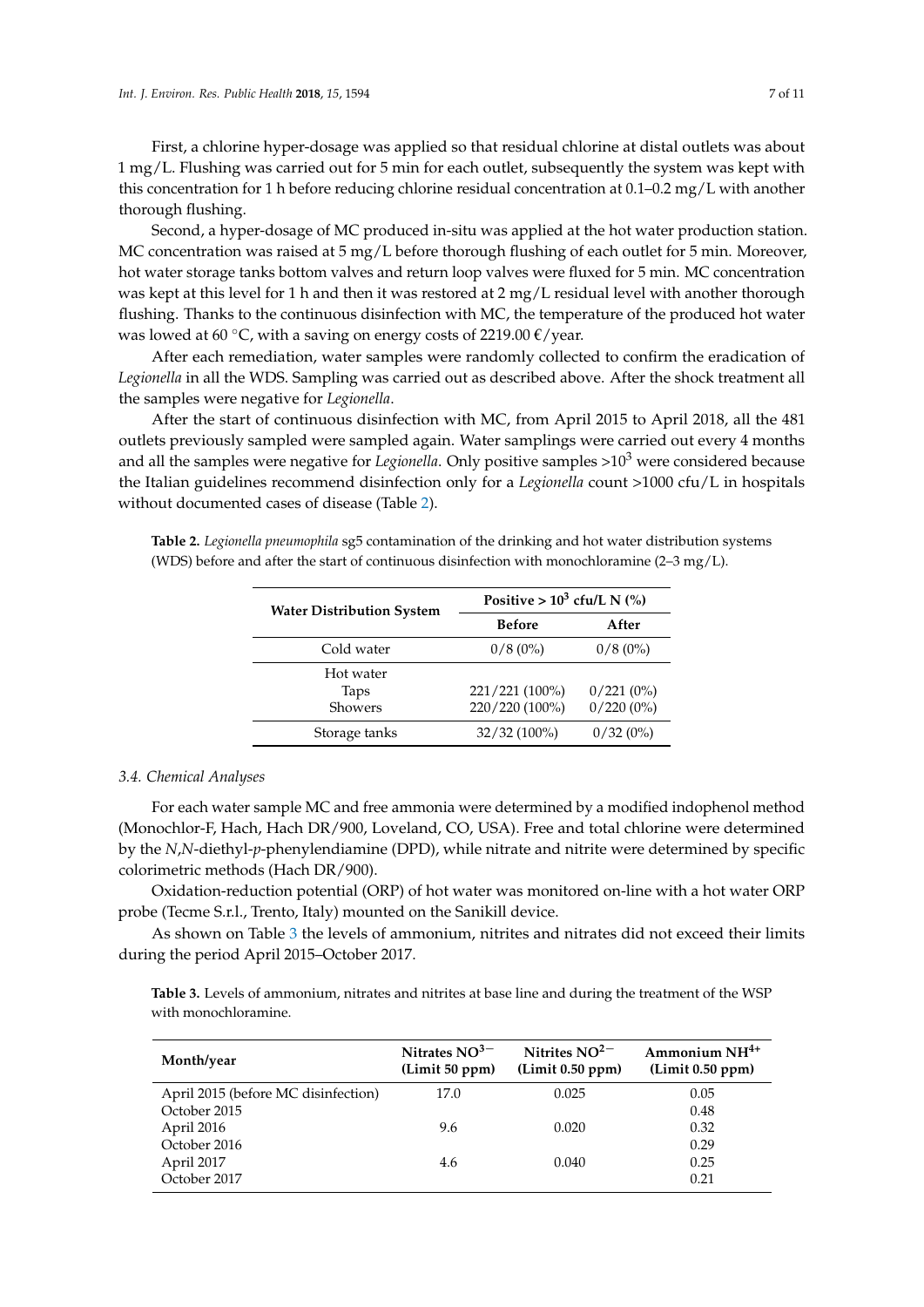#### **4. Discussion**

The present article outlines the process involved in developing a WSP to control and prevent nosocomial legionellosis in an Italian hospital whose domestic hot water, heavily contaminated with *L. pneumophila* sg5, was additionally disinfected with MC. Control measures to minimize *Legionella* proliferation ranging from source of water quality, treatment of source water and piping materials were specifically considered.

Special precautions are required to prevent and control the presence of *Legionella* in hospitals, because aerosols from showers, medical devices and cooling systems are a route of infection and those facilities contain high-risk populations. In hospitals contaminated with *L. pneumophila* non-sg1 the risk of developing hospital-associated legionellosis is very low. However, isolated cases and outbreaks have been related to *L. pneumophila* sg5. In 2005, a nosocomial outbreak caused by *L. pneumophila* sg5 was reported in Finland [\[36\]](#page-10-4). In 2007, a case of nosocomial legionellosis due to *L. pneumophila* sg5 was reported in an Italian hospital whose WDS was contaminated by both *L. pneumophila* sg1 and sg5 and where nosocomial *Legionella* infections had never been previously detected [\[37\]](#page-10-5). In 2008, a fatal nosocomial *L. pneumophila* sg5 infection was reported in a French patient with leukemia [\[38\]](#page-10-6). More recently, in 2016, a nosocomial outbreak of *L. pneumophila* sg5 was associated with two heat exchangers in Canada [\[39\]](#page-10-7). Taking into consideration literature data reporting nosocomial cases related to *L. pneumophila* sg5 and considering the heavy contamination of the hospital's WDS by this serogroup, it was decided to adopt a preventive approach based on the application of a WSP and the continuous disinfection of the hot WDS, although nosocomial Legionnaire's disease cases had never been previously detected in that hospital.

Different strategies for preventing hospital-associated legionellosis can be adopted. All of them take into consideration three main elements: (*i*) environmental surveillance, (*ii*) clinical surveillance, and (*iii*) intervention threshold levels. The Allegheny County Health Department Pennsylvania, US, advocates environmental monitoring for *Legionella* in hospital's WDS together with pneumonia surveillance [\[40\]](#page-10-8). The CDC strategy proposes intensive clinical surveillance without routine environmental surveillance, except in Transplant Units [\[41\]](#page-10-9). Italian guidelines for prevention and control of legionellosis set intervention threshold levels for WDS based on the *Legionella* load detected in water samples [\[42\]](#page-10-10). It is noteworthy that the presence of *Legionella* in a hospital's WDS does not necessarily lead to legionellosis [\[43,](#page-10-11)[44\]](#page-10-12). Conversely, a negative result is no guarantee that *Legionella* is not present in the system. The constant environmental and clinical monitoring, therefore, together with the respect of threshold levels, are important elements of the control of hospital-acquired Legionnaire's disease but they are not the only ones. It seems to be more useful to combine environmental monitoring with a risk assessment based on all potential hazards that may arise in maintaining the hospital's WDS.

As suggested by the WHO, the preferred approach to health risk assessment in evaluating specific risks of exposure to *Legionella* from a WDS is to develop a WSP, which provides a systematic assessment and prioritization of hazards, as well as operational monitoring of barriers and control measures [\[45\]](#page-10-13). In particular, the WSP incorporates a series of 'multiple barriers' specifically designed to minimize the transmission of *Legionella* from the source of water to the users' tap. Risk minimization mainly depends on good temperature control and on water treatment with chemicals because *Legionella* is especially resistant to the most common used disinfectants. Thus, the appropriate selection, design and operation of technologies are essential to ensure a successful treatment of the water.

At the moment, chemical disinfection is the most reliable approach for disinfection of hospital drinking water. In our study, it was decided to use MC for hot WDS due to the high material compatibility of this disinfectant and because literature data suggest that hospitals supplied with drinking and hot water treated with MC are less likely to have a reported outbreak of Legionnaires' disease [\[18\]](#page-9-15). Results of water samplings carried out during a 3-years period show that all the samples were negative for *Legionella*. The WHO Guidelines for Drinking-water Quality indicates that the water temperature should be maintained outside the range of 25–50 ◦C, at which *Legionella* proliferates [\[16\]](#page-9-2). The use of MC gave the possibility to low the hot water temperature from 70  $\degree$ C to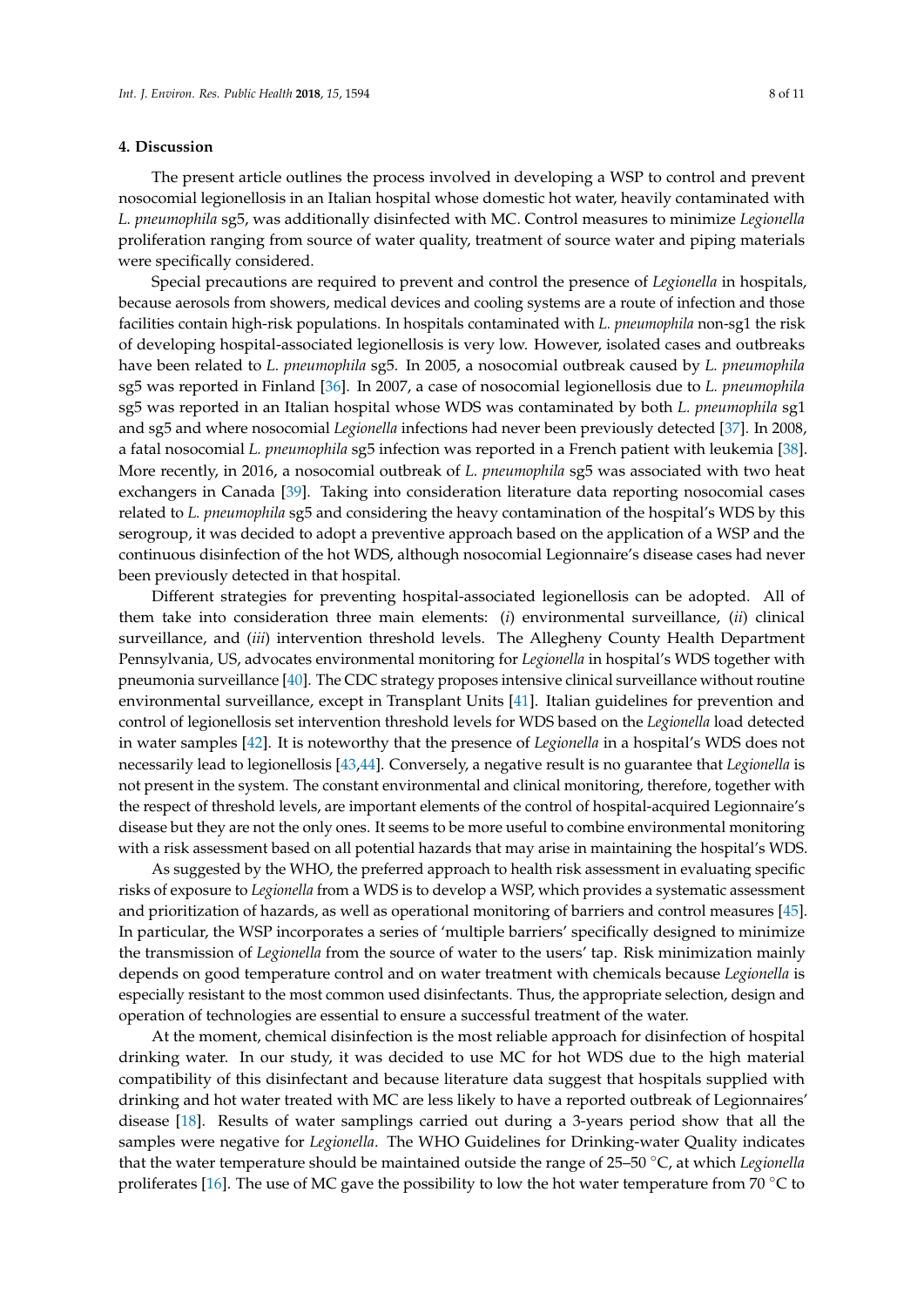60  $\degree$ C, with a conspicuous saving in energy costs, thus demonstrating that the technology adopted is also a cost-effective solution.

Our study is subject to at least two main limitations. First of all, the observed decrease in WDS contamination cannot be attributed only to MC but rather to the sum of actions that were taken to eradicate the contamination (chlorine hyper-dosage, hyper-dosage of MC, flushing). Thus, the effectiveness of the disinfectant needs to be carefully evaluated in the long run, mainly because it has been recently reported the emergence of viable but non-culturable (VNBC) *Legionella* during a long period of continuous MC treatment of a hospital water network [\[46\]](#page-10-14). Secondly, estimated energy savings in the present study was of 2219.00  $\epsilon$  per year. Nonetheless, the costs related to the continuous disinfection with MC and to the water samplings should have been assessed and weighed against the costs associated with legionellosis hospitalization ( $\epsilon$  27.54/episode) and the elevated mortality rate.

# **5. Conclusions**

As far as we know, our study is the first report about the application of a WSP together with the disinfection of the WDS with MC in controlling *Legionella* growth.

The implementation and application of the WSP together with the disinfection of the WDS with MC can be effective in controlling *Legionella* growth and in preventing nosocomial legionellosis.

**Author Contributions:** M.A.C.: data curation, investigation, methodology, writing—original draft; M.F.: project administration; M.H.Y.: methodology, writing—review and editing.

**Funding:** This research received no external funding.

**Acknowledgments:** The authors thank Stefano Melada, responsible for the Research and Development department of Sanipur S.R.L., for the scientific and technical support necessary for the development of the WSP.

**Conflicts of Interest:** The authors declare no conflict of interest.

# **References**

- <span id="page-8-0"></span>1. Abdel-Nour, M.; Duncan, C.; Low, D.E.; Guyard, C. Biofilms: The stronghold of *Legionella pneumophila*. *Int. J. Mol. Sci.* **2013**, *11*, 21660–21675. [\[CrossRef\]](http://dx.doi.org/10.3390/ijms141121660) [\[PubMed\]](http://www.ncbi.nlm.nih.gov/pubmed/24185913)
- <span id="page-8-1"></span>2. Bartram, J.; Chartier, Y.; Lee, J.V.; Pond, K.; Surman-Lee, S. *Legionella and the Prevention of Legionellosis*; World Health Organization: Geneva, Switzerland, 2007.
- <span id="page-8-2"></span>3. Diederen, B.M.W. *Legionella* spp. and Legionnaires' disease. *J. Infect.* **2008**, *56*, 1–12. [\[CrossRef\]](http://dx.doi.org/10.1016/j.jinf.2007.09.010) [\[PubMed\]](http://www.ncbi.nlm.nih.gov/pubmed/17980914)
- <span id="page-8-3"></span>4. Blatt, S.P.; Parkinson, M.D.; Pace, E.; Hoffman, P.; Dolan, D.; Lauderdale, P.; Zajac, R.A.; Melcher, G.P. Nosocomial legionnaires' disease: Aspiration as a primary mode of disease acquisition. *Am. J. Med.* **1993**, *95*, 16–22. [\[CrossRef\]](http://dx.doi.org/10.1016/0002-9343(93)90227-G)
- 5. Venezia, R.A.; Agresta, M.D.; Hanley, E.M.; Urquhart, K.; Schoonmaker, D. Nosocomial legionellosis associated with aspiration of nasogastric feedings diluted in tap water. *Infect. Control Hosp. Epidemiol.* **1994**, *15*, 529–533. [\[CrossRef\]](http://dx.doi.org/10.2307/30148403) [\[PubMed\]](http://www.ncbi.nlm.nih.gov/pubmed/7983346)
- <span id="page-8-4"></span>6. Graman, P.S.; Quinlan, G.A.; Rank, J.A. Nosocomial legionellosis traced to a contaminate ice machine. *ICHE* **1997**, *18*, 637–640. [\[CrossRef\]](http://dx.doi.org/10.2307/30141491)
- <span id="page-8-5"></span>7. Granseth, G.; Bhattara, R.; Sylvester, T.; Prasai, S.; Livar, E. Two Cases of Legionnaires' Disease in Newborns after Water Births—Arizona, 2016. *MMWR* **2017**, *66*, 590–591. [\[CrossRef\]](http://dx.doi.org/10.15585/mmwr.mm6622a4) [\[PubMed\]](http://www.ncbi.nlm.nih.gov/pubmed/28594785)
- <span id="page-8-6"></span>8. Correia, A.M.; Ferreira, J.S.; Borges, V.; Nunes, A.; Gomes, B.; Capucho, R.; Gonçalves, J.; Antunes, D.M.; Almeida, S.; Mendes, A.; et al. Probable Person-to-Person Transmission of Legionnaires' Disease. *N. Engl. J. Med.* **2016**, *374*, 497–498. [\[CrossRef\]](http://dx.doi.org/10.1056/NEJMc1505356) [\[PubMed\]](http://www.ncbi.nlm.nih.gov/pubmed/26840151)
- <span id="page-8-7"></span>9. Beauté, J. Legionnaires Disease in Europe, 2011 to 2015. *Eurosurveillance* **2017**, *22*, 30566. [\[CrossRef\]](http://dx.doi.org/10.2807/1560-7917.ES.2017.22.27.30566) [\[PubMed\]](http://www.ncbi.nlm.nih.gov/pubmed/28703097)
- <span id="page-8-8"></span>10. Rota, M.C.; Caporali, M.G.; Napoli, C.; Bella, A.; Giannitelli, S.; Scaturro, M.; Ricci, M.L. Rapporto annuale sulla legionellosi in Italia nel 2015. Available online: [http://old.iss.it/binary/publ/cont/ONLINE\\_10\\_2016.pdf](http://old.iss.it/binary/publ/cont/ONLINE_10_2016.pdf) (accessed on 29 March 2018).
- <span id="page-8-9"></span>11. Lin, Y.E.; Stout, J.E.; Yu, V.L. Prevention of hospital-acquired legionellosis. *Curr. Opin. Infect. Dis.* **2011**, *24*, 350–356. [\[CrossRef\]](http://dx.doi.org/10.1097/QCO.0b013e3283486c6e) [\[PubMed\]](http://www.ncbi.nlm.nih.gov/pubmed/21666459)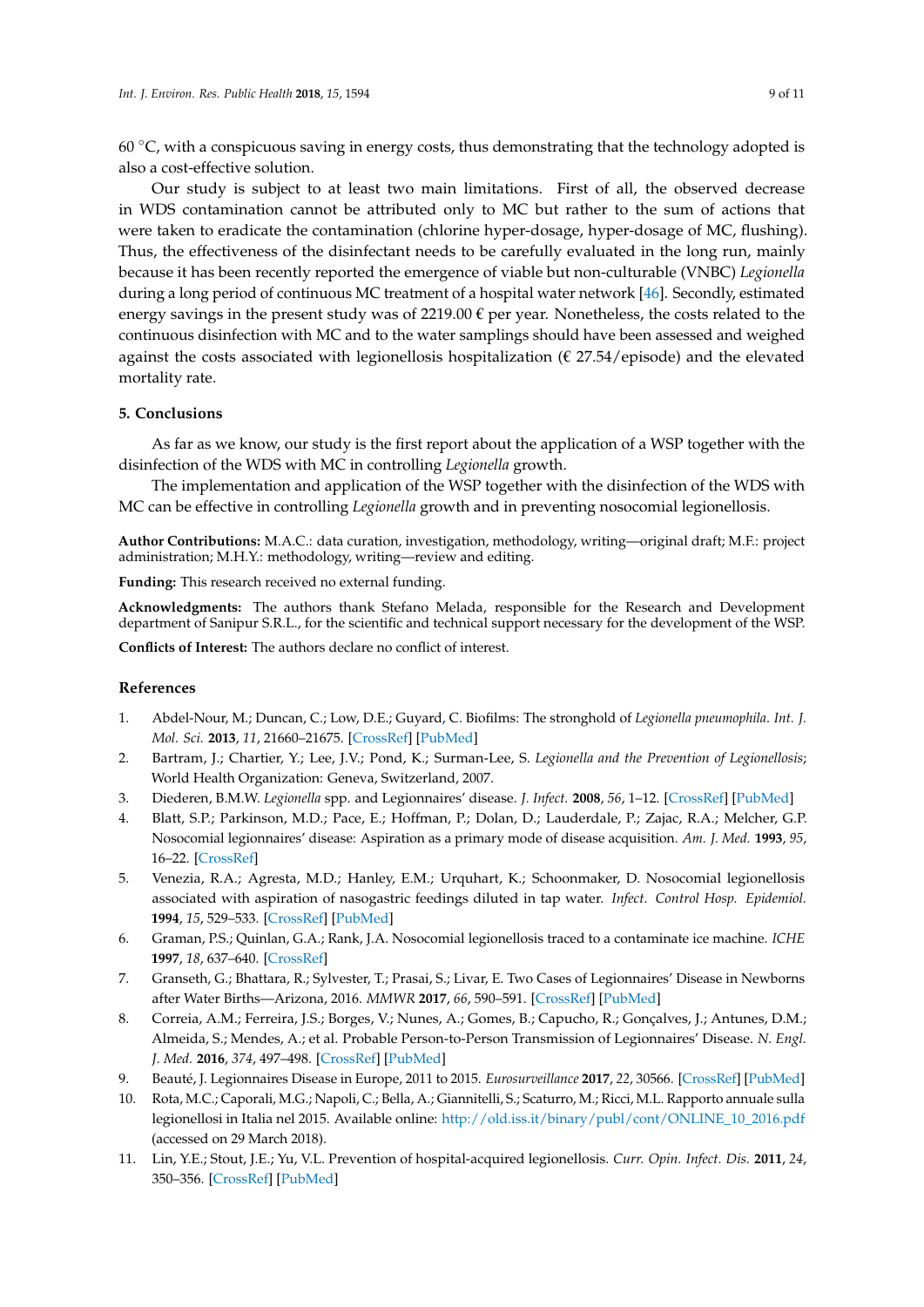- <span id="page-9-0"></span>12. Lau, H.Y.; Ashbolt, N.J. The role of biofilms and protozoa in *Legionella* pathogenesis: Implications for drinking water. *J. Appl. Microbiol.* **2009**, *107*, 368–378. [\[CrossRef\]](http://dx.doi.org/10.1111/j.1365-2672.2009.04208.x) [\[PubMed\]](http://www.ncbi.nlm.nih.gov/pubmed/19302312)
- 13. Rakić, A.; Perić, J.; Foglar, L. Influence of temperature, chlorine residual and heavy metals on the presence of *Legionella pneumophila* in hot water distribution systems. *Ann. Agric. Environ. Med.* **2012**, *19*, 431–436. [\[PubMed\]](http://www.ncbi.nlm.nih.gov/pubmed/23020035)
- 14. Laganà, P.; Caruso, G.; Piccione, D.; Pino, R.; Gioffrè, M.E.; Delia, S. *Legionella* spp., amoebae and not-fermenting Gram negative bacteria in an Italian university hospital water system. *Ann. Agric. Environ. Med.* **2014**, *21*, 489–493. [\[CrossRef\]](http://dx.doi.org/10.5604/12321966.1120623) [\[PubMed\]](http://www.ncbi.nlm.nih.gov/pubmed/25292115)
- <span id="page-9-1"></span>15. Montagna, M.T.; De Giglio, O.; Cristina, M.L.; Albertini, R.; Pasquarella, C.; GISIO-SItI Working Group; AIA Working Group; SIMPIOS Working Group; Agodi, A.; Coniglio, M.A.; et al. *Legionella* indoor air contamination in healthcare environments. In *Indoor Air Quality in Healthcare Facilities*; Springer: Cham, Switzerland, 2017; pp. 63–71. ISBN 978-3-319-49160-8.
- <span id="page-9-2"></span>16. World Health Organization (WHO). *Guidelines for Drinking Water Quality*, 3rd ed.; Recommendations; WHO: Geneva, Switzerland, 2004; Volume 1.
- <span id="page-9-3"></span>17. Declerk, P. Biofilms: The environmental playground of *Legionella pneumophila*. *Environ. Microbiol.* **2010**, *12*, 557–666. [\[CrossRef\]](http://dx.doi.org/10.1111/j.1462-2920.2009.02025.x) [\[PubMed\]](http://www.ncbi.nlm.nih.gov/pubmed/19678829)
- <span id="page-9-15"></span>18. Lin, Y.E.; Stout, J.E.; Yu, V.L. Controlling *Legionella* in hospital drinking water: An evidence-based review of disinfection methods. *Infect. Control Hosp. Epidemiol.* **2011**, *32*, 166–173. [\[CrossRef\]](http://dx.doi.org/10.1086/657934) [\[PubMed\]](http://www.ncbi.nlm.nih.gov/pubmed/21460472)
- <span id="page-9-4"></span>19. Simões, M.; Simões, L.C.; Vieira, M.J. A review of current and emergent biofilm control strategies. *LTW Food Sci. Technol.* **2010**, *43*, 573–583. [\[CrossRef\]](http://dx.doi.org/10.1016/j.lwt.2009.12.008)
- <span id="page-9-5"></span>20. Asghari, F.B.; Nikaeen, M.; Hatamzadeh, M. Surveillance of *Legionella* species in hospital water systems: The significance of detection method for environmental surveillance data. *J. Water Health* **2013**, *11*, 713–719. [\[CrossRef\]](http://dx.doi.org/10.2166/wh.2013.064) [\[PubMed\]](http://www.ncbi.nlm.nih.gov/pubmed/24334845)
- <span id="page-9-6"></span>21. Casini, B.; Buzzigoli, A.; Cristina, M.L.; Spagnolo, A.M.; Del Giudice, P.; Brusaferro, S.; Poscia, A.; Moscato, U.; Valentini, P.; Baggiani, A.; et al. Long-term effects of hospital water network disinfection on *Legionella* and other waterborne bacteria in an Italian university hospital. *Infect. Control Hosp. Epidemiol.* **2014**, *35*, 293–299. [\[CrossRef\]](http://dx.doi.org/10.1086/675280) [\[PubMed\]](http://www.ncbi.nlm.nih.gov/pubmed/24521596)
- <span id="page-9-7"></span>22. US Environmental Protection Agency. *Technologies for Legionella Control in Premise Plumbing Systems: Scientific Literature Review*; EPA 810-R-16-001; Office of Water: Washington, DC, USA, 2016.
- 23. Coniglio, M.A.; Melada, S.; Yassin, M.H. Monochloramine for controlling *Legionella* in biofilms: How much we know? *J. Nat. Sci.* **2015**, *1*, e44. [\[CrossRef\]](http://dx.doi.org/10.4236/ojpm.2015.53017)
- 24. Duda, S.; Kandiah, S.; Stout, J.E.; Baron, J.L.; Yassin, M.; Fabrizio, M.; Ferrelli, J.; Hariri, R.; Wagener, M.M.; Goepfert, J.; et al. Evaluation of a new monochloramine generation system for controlling *Legionella* in building hot water systems. *Infect. Control Hosp. Epidemiol.* **2014**, *35*, 1356–1363. [\[CrossRef\]](http://dx.doi.org/10.1086/678418) [\[PubMed\]](http://www.ncbi.nlm.nih.gov/pubmed/25333430)
- <span id="page-9-8"></span>25. Marchesi, I.; Cencetti, S.; Marchegiano, P.; Frezza, G.; Borella, P.; Bargellini, A. Control of *Legionella* contamination in a hospital water distribution system by monochloramine. *Am. J. Infect. Control* **2012**, *40*, 279–281. [\[CrossRef\]](http://dx.doi.org/10.1016/j.ajic.2011.03.008) [\[PubMed\]](http://www.ncbi.nlm.nih.gov/pubmed/21741121)
- <span id="page-9-9"></span>26. Superior Institute of Health. *Italian Guidelines for Prevention and Control of Legionellosis*; Approvate in Conferenza Stato-Regioni Nella Seduta del 7 maggio 2015; Superior Institute of Health: Rome, Italy, 2005.
- <span id="page-9-10"></span>27. International Standard Organization. *Water Quality: Sampling for Microbiological Analysis*; ISO 19458:2006; International Standard Organization: Geneva, Switzerland, 2006.
- <span id="page-9-11"></span>28. International Standard Organization. *Water Quality Detection and Enumeration of Legionella*; ISO 11731; International Standard Organization: Geneva, Switzerland, 1988.
- <span id="page-9-12"></span>29. Bartram, J.; Corrales, L.; Davison, A.; Deere, D.; Drury, D.; Gordon, B.; Howard, G.; Rinehold, A.; Stevens, M. *Water Safety Plan Manual: Step-by-Step Risk Management for Drinking-Water Suppliers*; World Health Organization: Geneva, Switzerland, 2009.
- <span id="page-9-13"></span>30. Yu, W.; Azhdar, B.; Andersson, D.; Reitberger, T.; Hassinen, J.; Hjertberg, T.; Gedde, U.W. Deterioration of polyethylene pipes exposed to water containing chlorine dioxide. *Polym. Degrad. Stab.* **2011**, *96*, 790–797. [\[CrossRef\]](http://dx.doi.org/10.1016/j.polymdegradstab.2011.02.009)
- <span id="page-9-14"></span>31. Chord, F.; Fascia, P.; Mallaval, F.; Cornillon, J.; Roesch, L.; Pozzetto, B.; Grattard, F.; Berthelot, P. Chlorine dioxide for *Legionella* spp. disinfection: A danger for cross-linked polyethylene pipes? *J. Hosp. Infect.* **2011**, *78*, 238–245. [\[CrossRef\]](http://dx.doi.org/10.1016/j.jhin.2011.03.002) [\[PubMed\]](http://www.ncbi.nlm.nih.gov/pubmed/21507519)